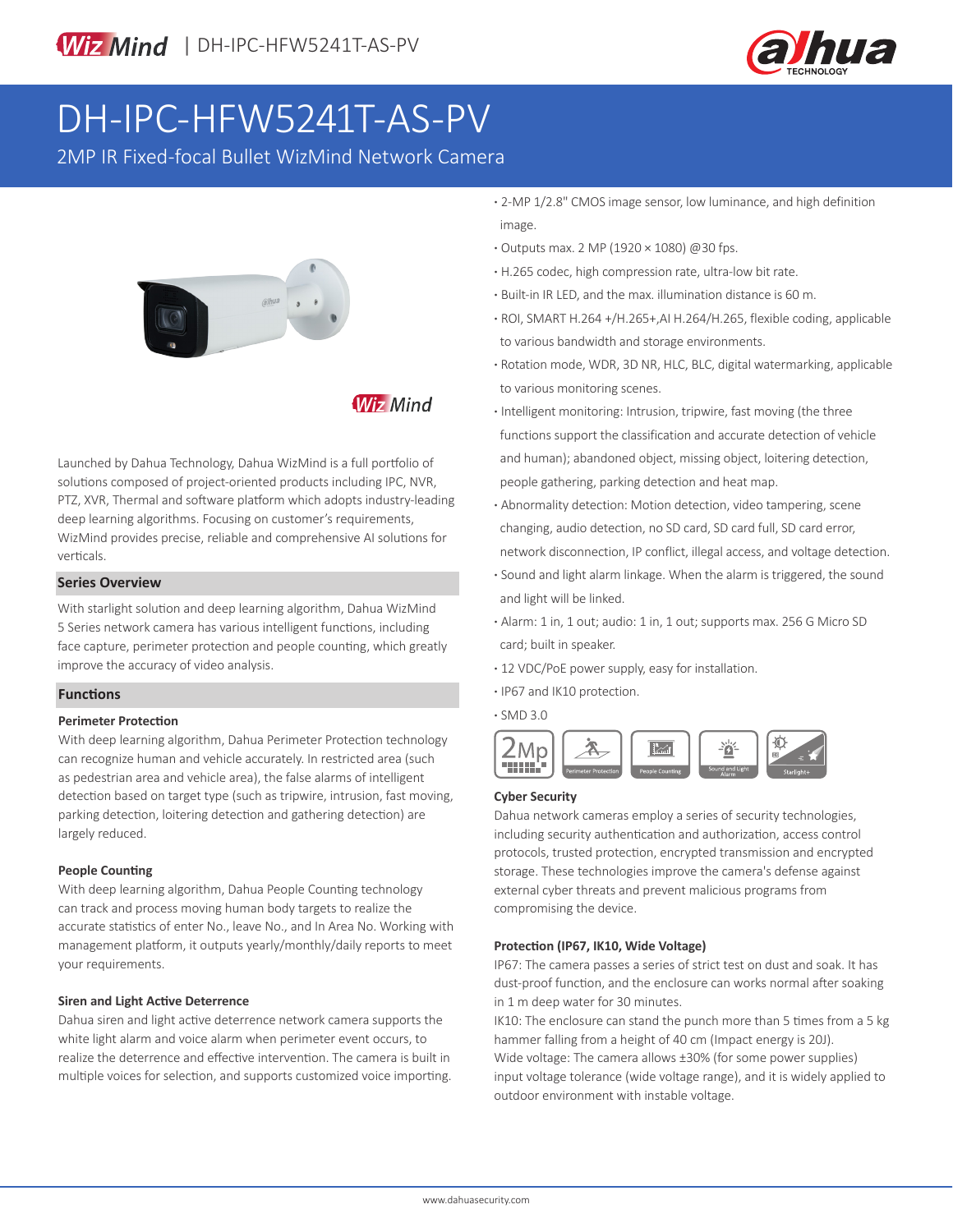## Wiz Mind | DH-IPC-HFW5241T-AS-PV

#### **Technical Specification**

| Camera                       |                  |                                                                                                                                                                                                                                 |                          |                      |                                |
|------------------------------|------------------|---------------------------------------------------------------------------------------------------------------------------------------------------------------------------------------------------------------------------------|--------------------------|----------------------|--------------------------------|
| Image Sensor                 |                  | 1/2.8" CMOS                                                                                                                                                                                                                     |                          |                      |                                |
| Max. Resolution              |                  | 1920 (H) × 1080 (V)                                                                                                                                                                                                             |                          |                      |                                |
| <b>ROM</b>                   |                  | <b>128 MB</b>                                                                                                                                                                                                                   |                          |                      |                                |
| <b>RAM</b>                   |                  | 512 MB                                                                                                                                                                                                                          |                          |                      |                                |
| <b>Scanning System</b>       |                  | Progressive                                                                                                                                                                                                                     |                          |                      |                                |
| Electronic Shutter Speed     |                  | Auto/Manual 1/3 s-1/100,000 s                                                                                                                                                                                                   |                          |                      |                                |
| Min. Illumination            |                  | 0.002 lux@F1.6 (Color, 30 IRE)<br>0.0002 lux@F1.6 (B/W, 30 IRE)<br>0 lux (Illuminator on)                                                                                                                                       |                          |                      |                                |
| S/N Ratio                    |                  | $>$ 56 dB                                                                                                                                                                                                                       |                          |                      |                                |
| <b>Illumination Distance</b> |                  | 60 m (196.85 ft) (IR)                                                                                                                                                                                                           |                          |                      |                                |
| Illuminator On/Off Control   |                  | Auto; Manual                                                                                                                                                                                                                    |                          |                      |                                |
| <b>Illuminator Number</b>    |                  | $2$ (IR LED)<br>1 (Warm light)                                                                                                                                                                                                  |                          |                      |                                |
| Pan/Tilt/Rotation Range      |                  | Pan: 0°-360°<br>Tilt: 0°-90°<br>Rotation: 0°-360°                                                                                                                                                                               |                          |                      |                                |
| l ens                        |                  |                                                                                                                                                                                                                                 |                          |                      |                                |
| Lens Type                    |                  | Fixed-focal                                                                                                                                                                                                                     |                          |                      |                                |
| Lens Mount                   |                  | M12                                                                                                                                                                                                                             |                          |                      |                                |
| Focal Length                 |                  | 2.8 mm; 3.6 mm; 6 mm; 8 mm                                                                                                                                                                                                      |                          |                      |                                |
| Max. Aperture                |                  | F1.6                                                                                                                                                                                                                            |                          |                      |                                |
| <b>Field of View</b>         |                  | 2.8 mm: Horizontal: 106°; Vertical: 57°; Diagonal: 126°<br>3.6 mm: Horizontal: 87°; Vertical: 46°; Diagonal: 104°<br>6 mm: Horizontal: 53°; Vertical: 30°; Diagonal: 60°<br>8 mm: Horizontal: 41°; Vertical: 23°; Diagonal: 47° |                          |                      |                                |
| Iris Control                 |                  | Fixed                                                                                                                                                                                                                           |                          |                      |                                |
| <b>Close Focus Distance</b>  |                  | 2.8 mm: 0.6 m (1.97 ft)<br>3.6 mm: 1.2 m (3.94 ft)<br>6 mm: 2.5 m (8.20 ft)<br>8 mm: 4 m (13.12 ft)                                                                                                                             |                          |                      |                                |
|                              | Lens             | Detect                                                                                                                                                                                                                          | Observe                  | Recognize            | Identify                       |
|                              | $2.8 \text{ mm}$ | 38.6 m<br>(126.64 ft)                                                                                                                                                                                                           | 15.4 m<br>(50.52 ft)     | 7.7 m<br>(25.26 ft)  | 3.9 m<br>(12.80 ft)            |
| <b>DORI</b><br>Distance      | $3.6$ mm         | 55.2 m<br>$(181.10 \text{ ft})$                                                                                                                                                                                                 | 22.1 m<br>(72.51 ft)     | 11.0 m<br>(36.09 ft) | 5.5 <sub>m</sub><br>(18.04 ft) |
|                              | 6 <sub>mm</sub>  | 82.8 m<br>(271.65 ft)                                                                                                                                                                                                           | 33.1 m<br>$(108.60)$ ft) | 16.6 m<br>(54.46 ft) | 8.3 m<br>(27.23 ft)            |
|                              | 8 mm             | 110.3 m<br>(361.87 ft)                                                                                                                                                                                                          | 44.1 m<br>(144.69 ft)    | 22.1 m<br>(72.50 ft) | 11.0 m<br>(41.99 ft)           |
| Smart Event                  |                  |                                                                                                                                                                                                                                 |                          |                      |                                |

| <b>IVS</b>                 | Abandoned object; missing object                                                                                                                                                                     |  |  |  |
|----------------------------|------------------------------------------------------------------------------------------------------------------------------------------------------------------------------------------------------|--|--|--|
| Heat Map                   | Yes                                                                                                                                                                                                  |  |  |  |
| Professional, intelligent  |                                                                                                                                                                                                      |  |  |  |
| IVS (Perimeter Protection) | Intrusion, tripwire, fast moving (the three functions<br>support the classification and accurate detection<br>of vehicle and human); loitering detection, people<br>gathering, and parking detection |  |  |  |
| SMD 3.0                    | Less false alarm, longer detection distance                                                                                                                                                          |  |  |  |

| <b>People Counting</b>         | Tripwire people counting, generating and exporting<br>report (day/month); people counting in area; queue<br>management; 4 rules can be set for tripwire, people<br>counting in area and queue management.                                                                                                                                                                                                             |  |  |
|--------------------------------|-----------------------------------------------------------------------------------------------------------------------------------------------------------------------------------------------------------------------------------------------------------------------------------------------------------------------------------------------------------------------------------------------------------------------|--|--|
| Smart Search                   | Work together with Smart NVR to perform refine<br>intelligent search, event extraction and merging to event<br>videos                                                                                                                                                                                                                                                                                                 |  |  |
| Video                          |                                                                                                                                                                                                                                                                                                                                                                                                                       |  |  |
| Video Compression              | H.265; H.264; H.264H; H.264B; MJPEG (Only supported<br>by the sub stream)                                                                                                                                                                                                                                                                                                                                             |  |  |
| Smart Codec                    | Smart H.265+; Smart H.264+                                                                                                                                                                                                                                                                                                                                                                                            |  |  |
| AI Coding                      | AI H.265; AI H.264                                                                                                                                                                                                                                                                                                                                                                                                    |  |  |
| Video Frame Rate               | Main stream: 1080p (1-25/30 fps)<br>Sub stream: D1 (1-25/30 fps)<br>Third stream: 1080p (1-25/30 fps)<br>*The values above are the max. frame rates of each<br>stream; for multiple streams, the values will be subjected<br>to the total encoding capacity.                                                                                                                                                          |  |  |
| <b>Stream Capability</b>       | 3 streams                                                                                                                                                                                                                                                                                                                                                                                                             |  |  |
| Resolution                     | 1080p (1920 × 1080); 1.3M (1280 × 960); 720p (1280<br>× 720); D1 (704 × 576/704 × 480); VGA (640 × 480); CIF<br>$(352 \times 288/352 \times 240)$                                                                                                                                                                                                                                                                     |  |  |
| <b>Bit Rate Control</b>        | CBR/VBR                                                                                                                                                                                                                                                                                                                                                                                                               |  |  |
| Video Bit Rate                 | H.264: 3 kbps-20480 kbps<br>H.265: 3 kbps-20480 kbps                                                                                                                                                                                                                                                                                                                                                                  |  |  |
| Day/Night                      | Auto(ICR)/Color/B/W                                                                                                                                                                                                                                                                                                                                                                                                   |  |  |
| BLC                            | Yes                                                                                                                                                                                                                                                                                                                                                                                                                   |  |  |
| HLC                            | Yes                                                                                                                                                                                                                                                                                                                                                                                                                   |  |  |
| WDR                            | 120 dB                                                                                                                                                                                                                                                                                                                                                                                                                |  |  |
| Scene Self-adaptation<br>(SSA) | Yes                                                                                                                                                                                                                                                                                                                                                                                                                   |  |  |
| <b>White Balance</b>           | Auto; natural; street lamp; outdoor; manual; regional<br>custom                                                                                                                                                                                                                                                                                                                                                       |  |  |
| Gain Control                   | Auto; Manual                                                                                                                                                                                                                                                                                                                                                                                                          |  |  |
| Noise Reduction                | 3D NR                                                                                                                                                                                                                                                                                                                                                                                                                 |  |  |
| <b>Motion Detection</b>        | OFF/ON (4 areas, rectangular)                                                                                                                                                                                                                                                                                                                                                                                         |  |  |
| Region of Interest (RoI)       | Yes (4 areas)                                                                                                                                                                                                                                                                                                                                                                                                         |  |  |
| Defog                          | Yes                                                                                                                                                                                                                                                                                                                                                                                                                   |  |  |
| <b>Image Rotation</b>          | 0°/90°/180°/270° (Support 90°/270° with 4M resolution<br>and lower)                                                                                                                                                                                                                                                                                                                                                   |  |  |
| Mirror                         | Yes                                                                                                                                                                                                                                                                                                                                                                                                                   |  |  |
| <b>Privacy Masking</b>         | 8 areas                                                                                                                                                                                                                                                                                                                                                                                                               |  |  |
| Audio                          |                                                                                                                                                                                                                                                                                                                                                                                                                       |  |  |
| Audio Compression              | PCM; G.711a; G.711Mu; G.726; G.723                                                                                                                                                                                                                                                                                                                                                                                    |  |  |
| Alarm                          |                                                                                                                                                                                                                                                                                                                                                                                                                       |  |  |
| Alarm Event                    | No SD card; SD card full; SD card error; network<br>disconnection; IP conflict; illegal access; motion<br>detection; video tampering; tripwire; intrusion; fast<br>moving; abandoned object; missing object; loitering<br>detection; people gathering; parking detection; scene<br>changing; audio detection; external alarm; SMD; people<br>counting in area; stay detection; people counting;<br>security exception |  |  |
|                                |                                                                                                                                                                                                                                                                                                                                                                                                                       |  |  |

Network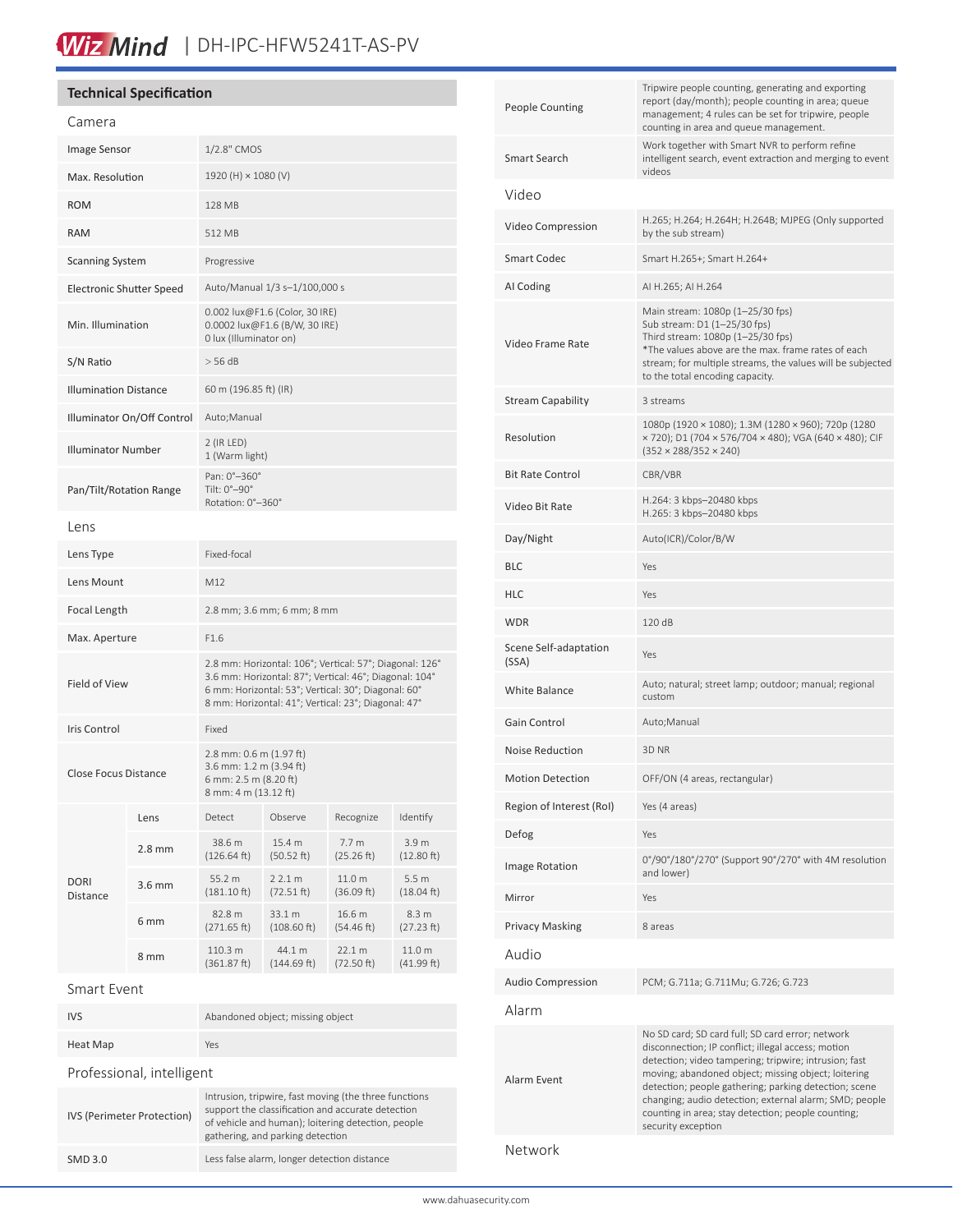## Wiz Mind | DH-IPC-HFW5241T-AS-PV

| Network Port                 | RJ-45 (10/100 Base-T)                                                                                                                                                                                                                                                 |  |  |  |  |
|------------------------------|-----------------------------------------------------------------------------------------------------------------------------------------------------------------------------------------------------------------------------------------------------------------------|--|--|--|--|
| SDK and API                  | Yes                                                                                                                                                                                                                                                                   |  |  |  |  |
| <b>Cyber Security</b>        | Video encryption; firmware encryption; configuration<br>encryption; Digest; WSSE; account lockout; security logs;<br>IP/MAC filtering; generation and importing of X.509<br>certification; syslog; HTTPS; 802.1x; trusted boot; trusted<br>execution; trusted upgrade |  |  |  |  |
| Network Protocol             | IPv4; IPv6; HTTP; HTTPS; TCP; UDP; ARP; RTP; RTSP; RTCP;<br>RTMP; SMTP; FTP; SFTP; DHCP; DNS; DDNS; QoS; UPnP;<br>NTP; Multicast; ICMP; IGMP; NFS; SAMBA; PPPoE; 802.1x;<br><b>SNMP</b>                                                                               |  |  |  |  |
| Interoperability             | ONVIF (Profile S/Profile G/Profile T); CGI; Milestone; P2P                                                                                                                                                                                                            |  |  |  |  |
| User/Host                    | 20 (Total bandwidth: 80 M)                                                                                                                                                                                                                                            |  |  |  |  |
| Storage                      | FTP; SFTP; Micro SD card (support max. 256 GB); NAS                                                                                                                                                                                                                   |  |  |  |  |
| <b>Browser</b>               | IE: IE 8 and later<br>Chrome<br>Firefox                                                                                                                                                                                                                               |  |  |  |  |
| Management Software          | Smart PSS; DSS; DMSS                                                                                                                                                                                                                                                  |  |  |  |  |
| Mobile Client                | iOS; Android                                                                                                                                                                                                                                                          |  |  |  |  |
| Certification                |                                                                                                                                                                                                                                                                       |  |  |  |  |
| Certifications               | CE-LVD: EN60950-1;<br>CE-EMC: Electromagnetic Compatibility Directive<br>2014/30/EU;<br>FCC: 47 CFR FCC Part 15, Subpart B;<br>UL/CUL:<br>UL60950-1<br>CAN/CSA C22.2 No.60950-1-07                                                                                    |  |  |  |  |
| Port                         |                                                                                                                                                                                                                                                                       |  |  |  |  |
| Audio Input                  | 1 channel (RCA port)                                                                                                                                                                                                                                                  |  |  |  |  |
| <b>Audio Output</b>          | 1 channel (RCA port)                                                                                                                                                                                                                                                  |  |  |  |  |
| Alarm Input                  | 1 channel in: 5 mA 3V-5 VDC                                                                                                                                                                                                                                           |  |  |  |  |
| Alarm Output                 | 1 channel out: 300 mA 12 VDC                                                                                                                                                                                                                                          |  |  |  |  |
| Power                        |                                                                                                                                                                                                                                                                       |  |  |  |  |
| Power Supply                 | 12 VDC/PoE (802.3af)                                                                                                                                                                                                                                                  |  |  |  |  |
| <b>Power Consumption</b>     | Basic: 1.8 W (12 VDC); 2.4 W (PoE)<br>Max. (H.265 + three streams + intelligence on + IR on +<br>warm light + max. speaker volume ): 7.1 W (12 VDC); 8.3<br>W (PoE)                                                                                                   |  |  |  |  |
| Fnvironment                  |                                                                                                                                                                                                                                                                       |  |  |  |  |
| <b>Operating Temperature</b> | $-40$ °C to +60 °C (-40 °F to +140 °F)                                                                                                                                                                                                                                |  |  |  |  |
| <b>Operating Humidity</b>    | $\leq 95\%$                                                                                                                                                                                                                                                           |  |  |  |  |
| Storage Temperature          | $-40$ °C to +60 °C (-40 °F to +140 °F)                                                                                                                                                                                                                                |  |  |  |  |
| Protection                   | IP67; IK10                                                                                                                                                                                                                                                            |  |  |  |  |
| Structure                    |                                                                                                                                                                                                                                                                       |  |  |  |  |
| Casing                       | Metal + plastic                                                                                                                                                                                                                                                       |  |  |  |  |
| <b>Product Dimensions</b>    | 244.1 mm × 79.0 mm × 75.9 mm (9.61" × 3.11" × 2.99")<br>$(L \times W \times H)$                                                                                                                                                                                       |  |  |  |  |
| Net Weight                   | 815 g (1.80 b)                                                                                                                                                                                                                                                        |  |  |  |  |
| <b>Gross Weight</b>          | 1080 g (2.38 lb)                                                                                                                                                                                                                                                      |  |  |  |  |

| <b>Ordering Information</b> |                        |                                                           |  |  |
|-----------------------------|------------------------|-----------------------------------------------------------|--|--|
| Type                        | Model                  | Description                                               |  |  |
| 2MP Camera                  | DH-IPC-HFW5241TP-AS-PV | 2MP IR Fixed-focal Bullet WizMind<br>Network Camera, PAL  |  |  |
|                             | DH-IPC-HFW5241TN-AS-PV | 2MP IR Fixed-focal Bullet WizMind<br>Network Camera, NTSC |  |  |
|                             | <b>PFA135</b>          | <b>Junction Box</b>                                       |  |  |
|                             | <b>PFA130-F</b>        | <b>Junction Box</b>                                       |  |  |
| Accessories                 | <b>PFA152-F</b>        | Pole Mount Bracket                                        |  |  |
| (Optional)                  | <b>PFM321D</b>         | 12 VDC 1A Power Adapter                                   |  |  |
|                             | <b>PFM900-F</b>        | Integrated Mount Tester                                   |  |  |
|                             | TF-P100/256G           | MicroSD Memory Card                                       |  |  |

#### **Accessories**

Optional:



Junction Box



PFA130-E Junction Box



PFA152-E Pole Mount Bracket



PFM900-E Integrated Mount Tester



TF-P100/256G MicroSD Memory Card



PFM321D 12 VDC 1A Power Adapter

www.dahuasecurity.com